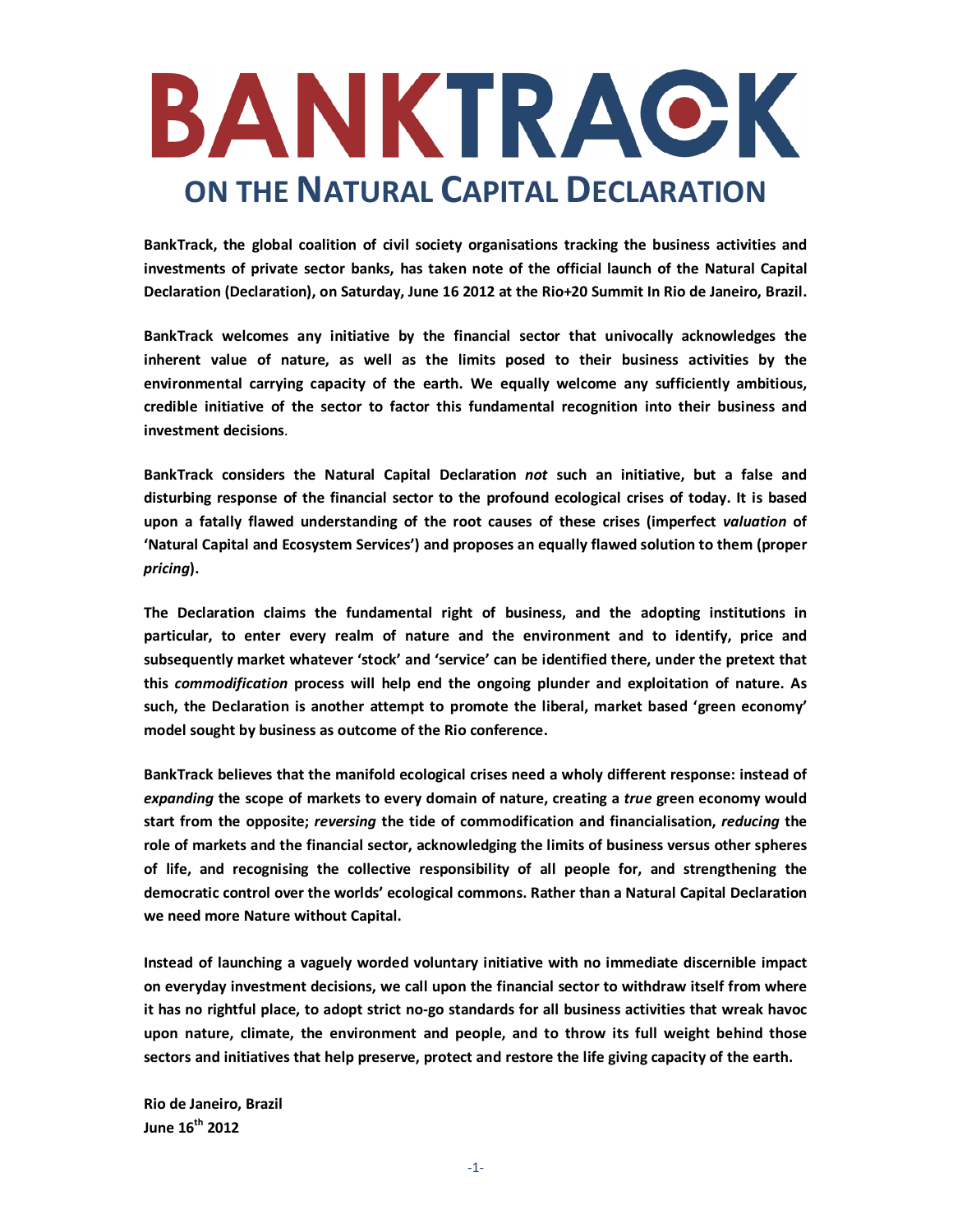# **THE NATURAL CAPITAL DECLARATION**

The Natural Capital Declaration<sup>1</sup> is a joint initiative of the United Nations Environment Programme Finance Initiative (UNEP FI), the Global Canopy Programme (GCP), and the Getulio Vargas Foundation. Amongst its initial endorsers it counts internationally operating banks as Nedbank, National Australia Bank, Standard Chartered, Rabobank, Unicredit as well as the International Finance Corporation and over two dozen other financial institutions.<sup>2</sup>

The Declaration is presented as a "far reaching commitment by financial institutions (lenders, investors, insurers and reinsurers) to work towards integrating natural capital considerations into their financial products and services". 'Natural Capital' is understood here as comprising the "Earth's natural assets (soil, air, water, flora and fauna), and the ecosystem services resulting from them".

The Declaration states that "Ecosystem goods and services from Natural Capital are worth trillions of US dollars per year" but that "despite being fundamental to our wellbeing, their daily use remains almost undetected within our economic system". According to the Declaration, this is because of the lack of proper pricing of the use of these services and stock, leading to an 'unsustainable use' of this 'capital'

The aim of the Declaration then is to ensure that "endorsing institutions adequately value these services, as well as the stock of Natural Capital that provides them, when developing the financial products and services of the  $21<sup>st</sup>$  century". Doing so would help them understand 'the risks and opportunities related to Natural Capital in their financial products and services (loans, investments and insurance products) and in their supply chains.'

The Declaration ís both a call upon governments and a commitment of endorsing institutions:

Governments are called upon to create a framework regulating and incentivizing the private sector – including the financial sector– to operate responsibly regarding the sustainable use of 'Natural Capital as part of the global commons' This would require a correction on the thus far largely absent internalisation of external environmental costs.

Adopting institutions in turn 'commit' to build a wider understanding of the impacts and dependencies of Natural Capital for their business, support the development of methodologies that help integrate the concept in decision making for specific business lines, develop methodologies for proper impact reporting and aim to spread this approach within the financial sector.

The following pages provide more detailed comments on the text of the Declaration.

 1 http://www.naturalcapitaldeclaration.org/the-declaration/

<sup>&</sup>lt;sup>2</sup> http://www.naturalcapitaldeclaration.org/category/signatories/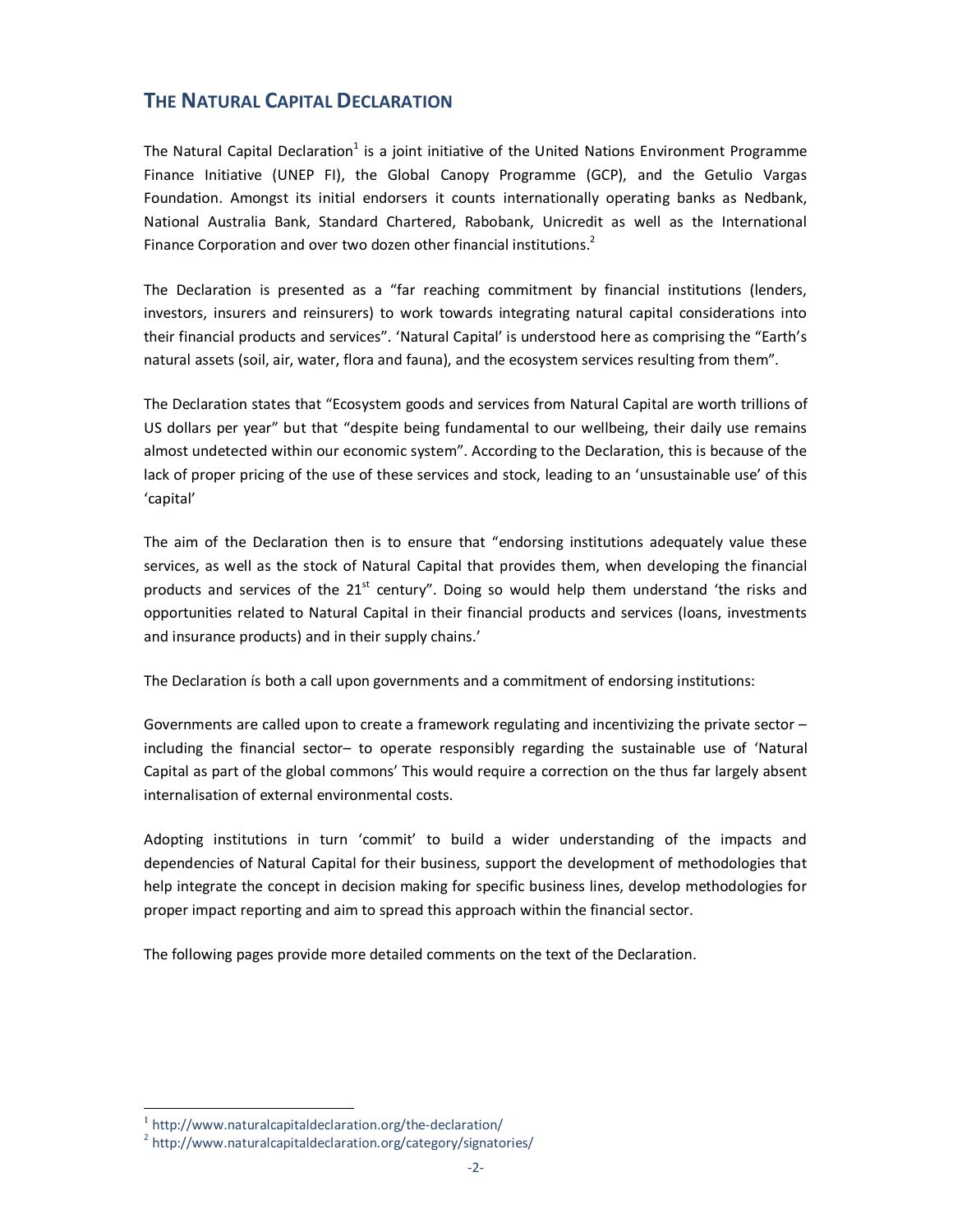# **DETAILED COMMENTS ON THE NATURAL CAPITAL DECLARATION**

*Our comments to the full text of the Declaration are added in this font.* 

# **The Natural Capital Declaration<sup>3</sup>**

A declaration by the financial sector demonstrating our commitment at the Rio+ 20 Earth Summit to work towards integrating Natural Capital considerations into our financial products and services for the 21st century.

## **The Roadmap to a Green Economy**

Twenty years ago the first Earth Summit in Rio de Janeiro focused on the importance of the natural environment and the services it provides (collectively, Earth's "Natural Capital") in sustaining human existence. As we approach the twentieth anniversary of this great event, the international community looks to the forthcoming United Nations Conference on Sustainable Development in 2012 (also called "Rio +20") to make headway on key issues including – the green economy and an institutional framework for sustainable development.

*Neither the term "Natural Capital" nor "green economy" featured as a concept in the 27 Principles of the Rio End Declaration on Environment and Development.<sup>4</sup> That Declaration, while certainly not perfect, was above all a recognition of the limits posed by nature to all human undertaking, the centrality of people and their right to development, the responsibility of states to ensure that right and the rights of future generations, all within the context of the limits posed by nature.* 

*Incidentally, there is also no mentioning at all in the end declararation of the desired role of business in this undertaking.* 

Today, we the undersigned financial institutions wish to acknowledge and re-affirm the importance of Natural Capital in maintaining a sustainable global economy.

## *Nature is here reduced to being merely a source of resources at the service of the global economy*

This declaration calls upon the private and public sectors to work together to create the conditions necessary to maintain and enhance Natural Capital as a critical economic, ecological and social asset.

*There is nothing to 'reaffirm' about the importance of Natural Capital in relation to the outcome of the initial Rio conference. Again, 'nature' is reduced to being a 'asset', reflecting a one dimensional utilitarian view..* 

We present this declaration to the world community at Rio  $+20$ , as a private sector finance response to the conference theme of 'working towards a green economy'. This declaration has been developed based on an extensive consultation process with the financial community over the course of 2010 and 2011, including meetings in London, Nagoya, Hong Kong, Munich, Washington D.C. and Sao Paulo.

l

<sup>&</sup>lt;sup>3</sup> See http://www.naturalcapitaldeclaration.org/the-declaration/

<sup>&</sup>lt;sup>4</sup> http://en.wikipedia.org/wiki/Rio\_Declaration\_on\_Environment\_and\_Development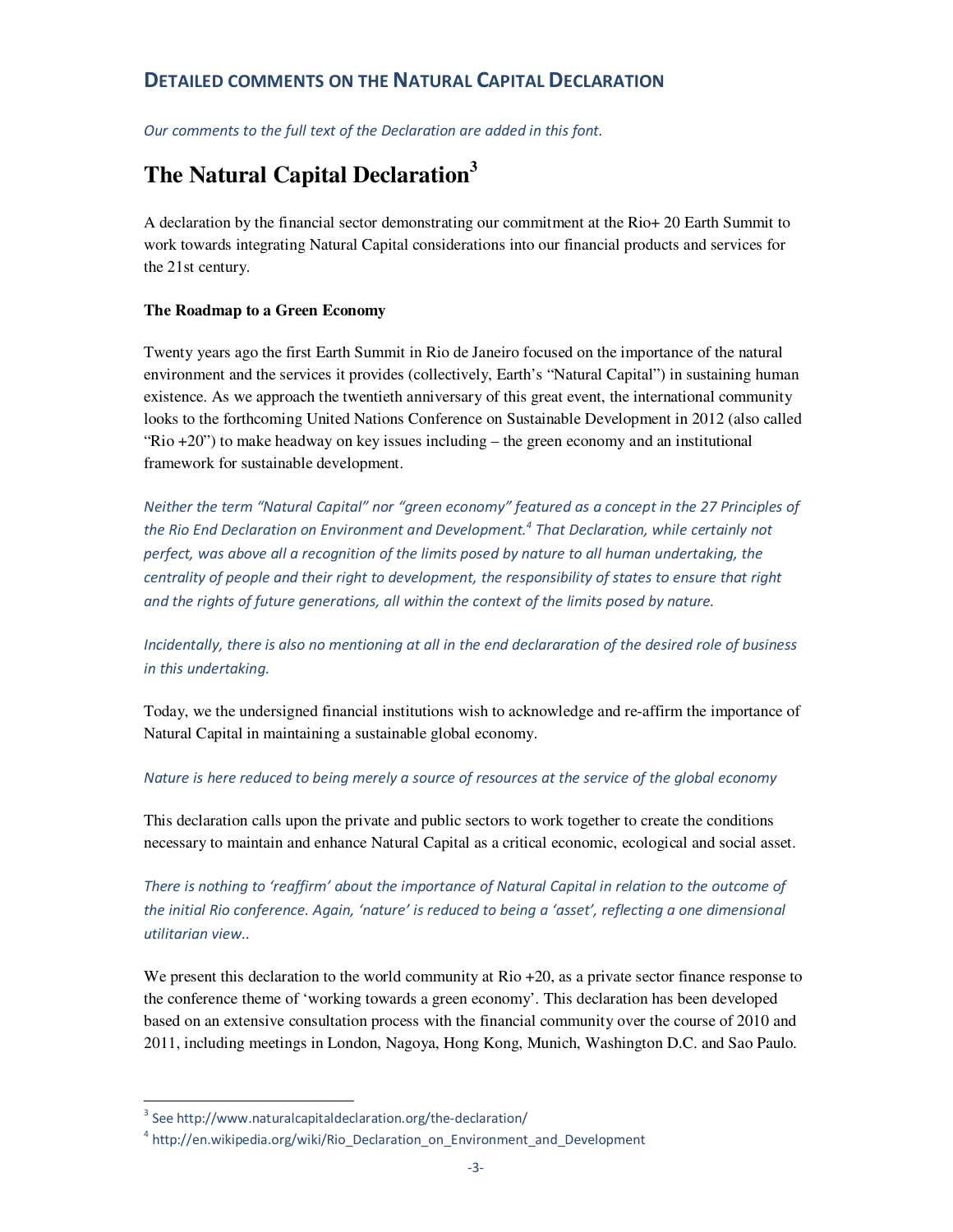#### **The Importance of Natural Capital**

Natural Capital comprises Earth's natural assets (soil, air, water, flora and fauna), and the ecosystem services resulting from them, which make human life possible. Ecosystem goods and services from Natural Capital are worth trillions of US dollars per year and constitute food, fiber, water, health, energy, climate security and other essential services for everyone.

## *This sentence, more than anything else in the Declaration reflects the essentially monetary mindset with which the initiative looks upon nature and the planet.*

Neither these services, nor the stock of Natural Capital that provides them, are adequately valued compared to social and financial capital. Despite being fundamental to our wellbeing, their daily use remains almost undetected within our economic system. Using Natural Capital this way is not sustainable. The private sector, governments, all of us, must increasingly understand and account for our use of Natural Capital and recognize the true cost of economic growth and sustaining human wellbeing today and into the future.

*The logical assumption here is that, if natural capital is not properly valued and for this reason leads to unsustainable use of it, a proper valuation will lead to a sustainable use of natural resources. So far, so good. However, 'valuation' is then understood as 'proper pricing of use of natural capital and services', based upon to be developed methodologies that will 'adequately' translate value into price.*

#### **Leadership from the Financial Sector**

Financial institutions are an integral part of the economy and society. As the engine of global economic growth, the financial sector can provide some of the tools required to support a transition to sustainable development and eradicating poverty by providing loans, equity, insurance and other financial products and services needed by companies, governments, organizations and individuals.

*Presenting the financial sector anno 2012 as 'the engine of global economic growth' must be considered a form of sheer reckless self congratulation, posing serious questions about how much the adopting institutions consider themselves responsible for the devastating impact of the financial crisis on the lives of millions of impoverished people.* 

Since virtually every economic activity can have an impact on natural capital either directly or indirectly, through a supply chain, financial institutions have considerable indirect ecological footprints through their customers and directly through their purchasing decisions. These impacts can lead to material financial risks, but also to relevant business opportunities.

*The crucial issue is not whether the environmental impact of business activities of customers can lead to material risk for the financial institution but how to ensure that investment decisions of financial institutions do not pose a material risk to the environment.* 

At present many financial institutions do not sufficiently understand, account for and therefore value, the risks and opportunities related to Natural Capital in their financial products and services (loans, investments and insurance products) and in their supply chains. Building this knowledge, as well as appropriate valuation and risk management tools, to take Natural Capital into account within financial decision-making, are important early steps to be undertaken by the financial sector.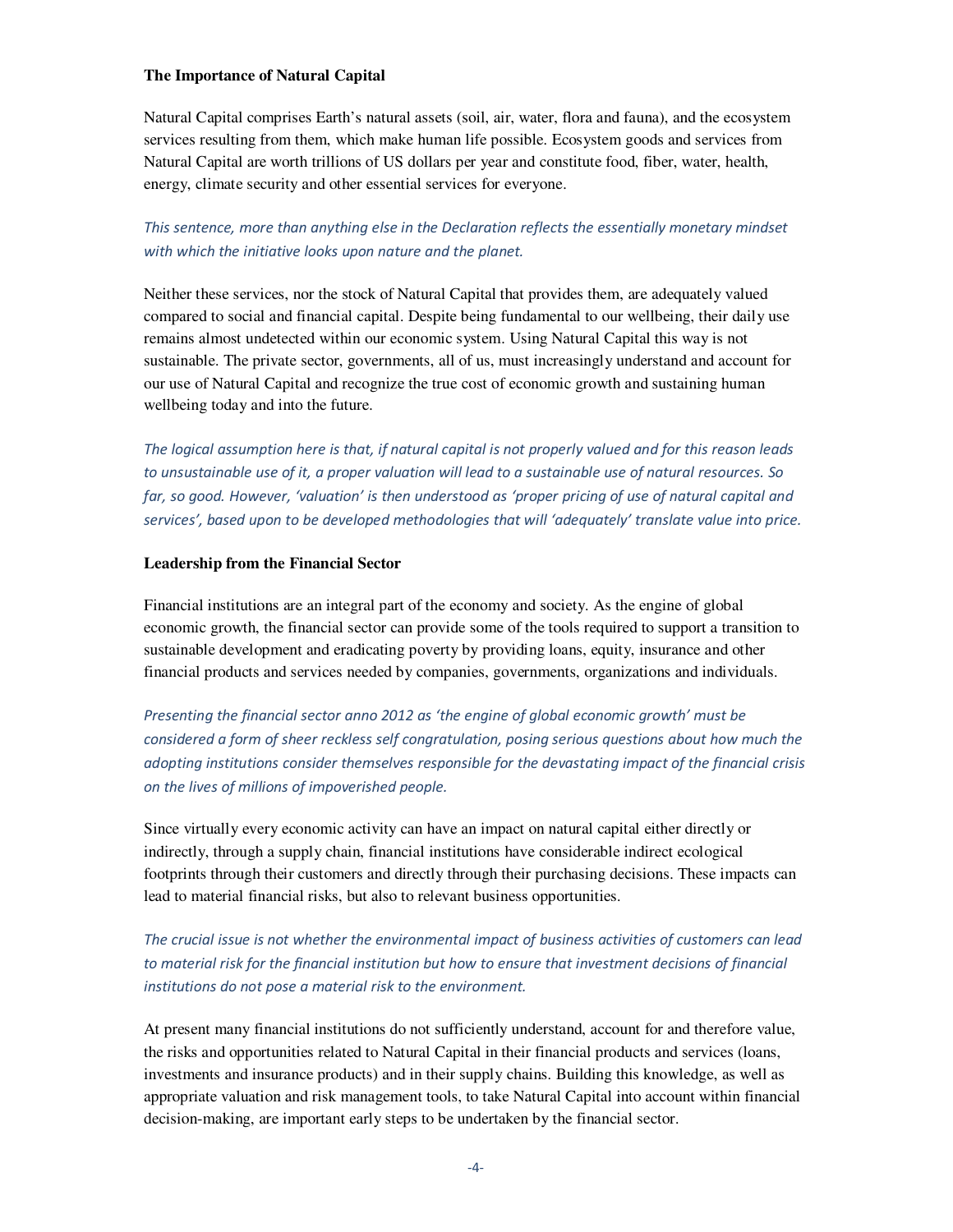*The primary concern here seems to be a potential lack of understanding by the financial institution of the importance of proper valuing of the use of 'natural capital'and 'ecosystem services', which may then effect the assessment they undertake to determine the risk of a business undertaking to themselves. Again, that is not the central risk to addess from the perspective of the need to protect nature.*

As members of the financial sector, we consider ourselves key stakeholders in future discussions about valuing and protecting Natural Capital and we recognize that we have a key role to play in the reforms needed to create a financial system that reports on and ultimately accounts for the use, maintenance, and restoration of Natural Capital in the global economy. However, we must do this in consultation with government and supported by appropriate legislation and regulation.

*The financial sector has indeed a key role to play in its own rightful sphere of society and the economy, but this role should be constrained to being a provider of well defined financial services, rather than expanded into every realm of nature* 

## **Why Government Action is Essential Now**

Because Natural Capital is a part of the 'global commons' and is treated largely as a free 'good', governments must act to create a framework regulating and incentivizing the private sector – including the financial sector – to operate responsibly regarding its sustainable use. We therefore call upon governments to develop clear, credible, and long-term policy frameworks that support and incentivize organizations – including financial institutions – to value and report on their use of Natural Capital and thereby working towards internalizing environmental costs.

*Such a framework presents no guarantee against the ongoing plunder of nature and the global commons, as it de facto would legitimise unrestrained access and use of the commons by business, albeit 'properly valued'. It is precisely the access and appropriation of the commons by business, the financialisation of nature, that is the root cause of the ongoing plunder.* 

*This can be done by:*

- a. Requiring companies to disclose the nature of their dependence and impact on Natural Capital through transparent qualitative and quantitative reporting;
- b. Using enforceable fiscal measures to discourage business from eroding Natural Capital, while at the same time offering incentives to companies that integrate, value and account for Natural Capital in their business model;
- c. Endorsing and implementing international agreements, including but not limited to, those agreed through the Convention on Biological Diversity;
- d. Setting an example through requiring public spending and procurement to report and eventually account for its use of Natural Capital;

*This list does not address the key question of who is supposed to be in control of the commons, and whose valuation of the services provided by the commons will prevail.*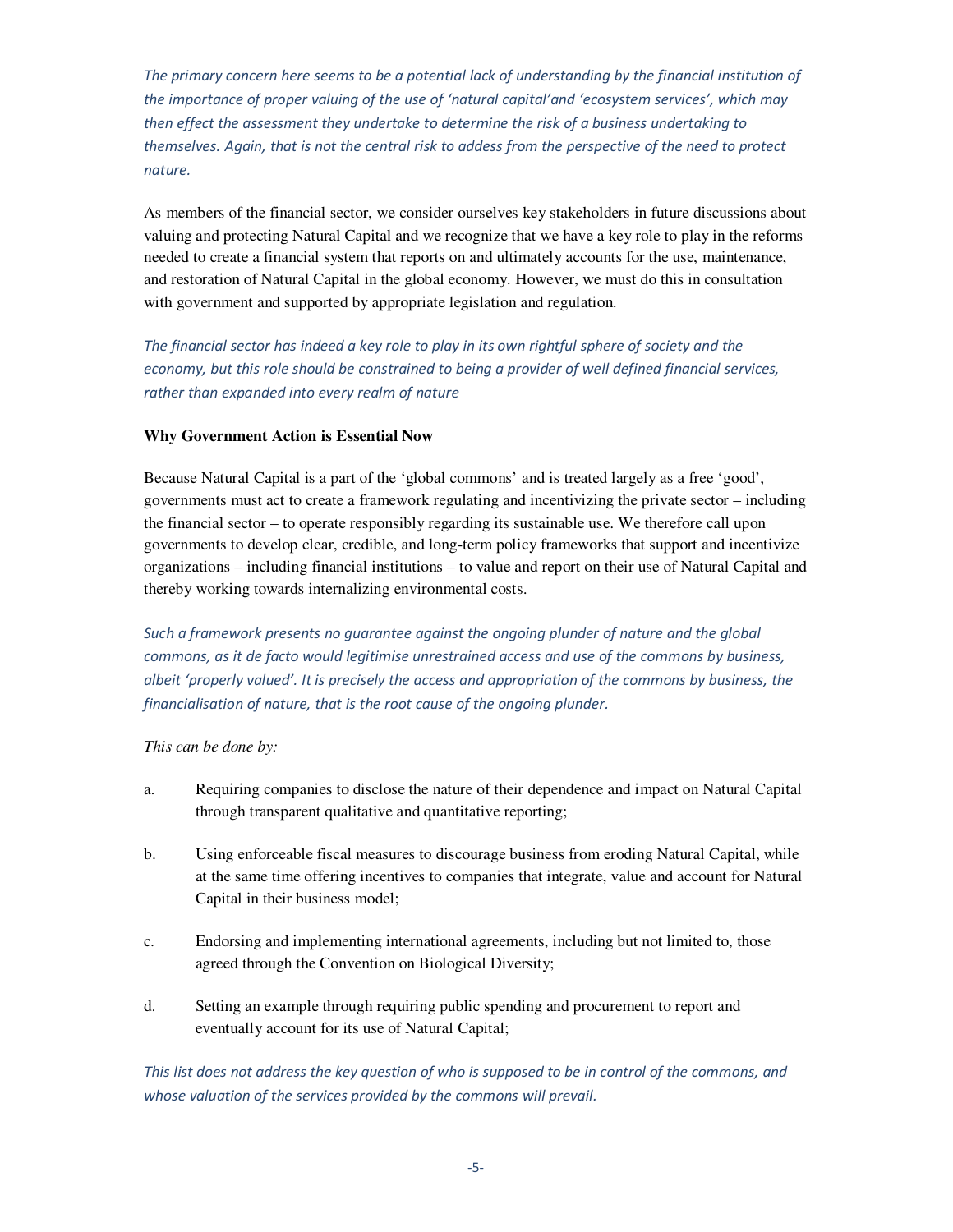We welcome the World Bank's Wealth Accounting and Valuation of Ecosystem Services (WAVES) initiative and encourage governments to participate.

### **Our Commitment at the Rio +20 Earth Summit**

Anticipating that such a framework will emerge, and noting that no methodology yet exists to adequately report or account for Natural Capital in the global financial system, we the endorsing Financial Institutions wish to demonstrate leadership by undertaking to collaborate globally through working groups and engagement with our customers, investee companies, suppliers, civil society, and other stakeholders as appropriate to:

- 1. Build an understanding of the impacts and dependencies of Natural Capital relevant to our operations, risk profiles, customer portfolios, supply chains and business opportunities;
- 2. Support the development of methodologies that can integrate Natural Capital considerations into the decision making process of all financial products and services – including in loans, investments and insurance policies.

*We consider it part of every financial institutions' core competency to be able to adequately assess all factors impacting upon its business and facture them into their decisionmaking processes. As such we find it hardly a commitment of the adopting institutions to aim to strengthen this ability.* 

We recognize that given the diversity of the financial sector, embedding Natural Capital considerations will differ across asset classes and types of financial institutions. We therefore aim to build on work undertaken through other initiatives, such as the UN-backed Principles for Responsible Investment, the Equator Principles, the United Nations Environment Programme Finance Initiative (UNEP FI) Principles for Sustainable Insurance, and The Economics of Ecosystems and Biodiversity (TEEB), so that we can develop methodologies to:

a. Apply a holistic approach to evaluating bonds and equities through the integration of Natural Capital considerations in environmental, social and governance (ESG) risk analysis in short, medium and long-term growth forecasts of investee companies;

### *see previous comment*

b. Systematically consider and value Natural Capital in the credit policies of specific sectors, including commodities, that may have a major impact on Natural Capital either directly or through the supply chain;

#### *idem*

c. Systematically consider and value Natural Capital in core insurance business strategies and operations including risk management, risk underwriting, product and service development, claims management, sales and marketing, and investment management;

#### *idem*

3. Collaborate, when appropriate, with the International Integrated Reporting Committee and other stakeholders to build a global consensus around the development of Integrated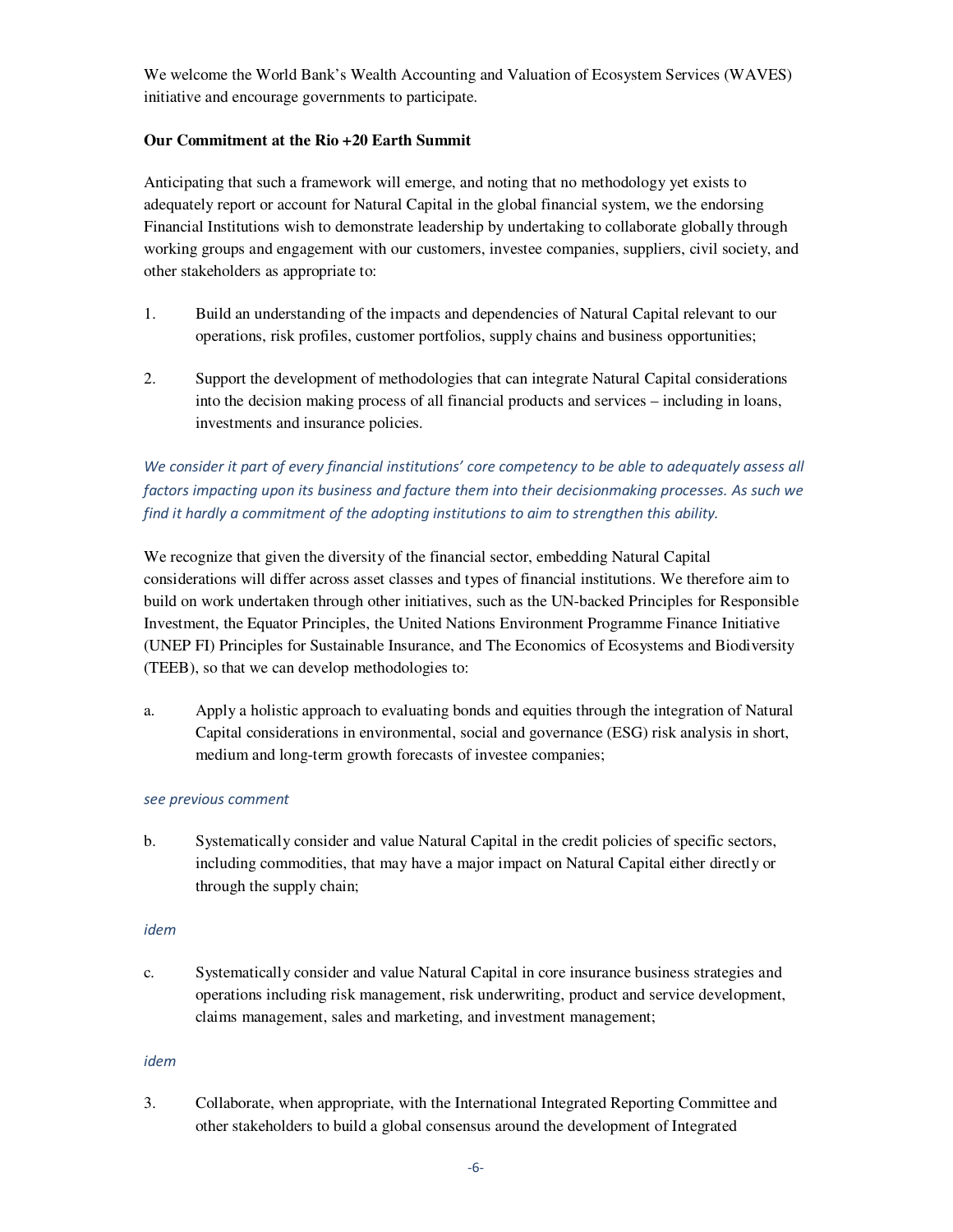Reporting, which includes Natural Capital as part of the wider definition of resources and relationships key to an organization's success.

*idem* 

4. Work towards building a global consensus for the integration of Natural Capital into private sector accounting and decision-making; supporting, when appropriate, the related work of the TEEB for Business Coalition, and other stakeholders.

By endorsement of this declaration, we wish to demonstrate our commitment to the eventual integration of Natural Capital considerations into private sector reporting, accounting and decisionmaking, with standardization of measurement and disclosure of Natural Capital use by the private sector.

*The commitment made here falls far far short of what is required to adequately deal with the challenge of the ongoing plunder of the commons by business.* 

-+-+-

# **Benefits of signing the NCD**

The website of the Natural Capital Declaration lists<sup>5</sup> a number of benefits for adopting organisations *that we wish to comment upon:* 

• **Show leadership at the Rio+20 Earth Summit**. The UN Conference on Sustainable Development – better known as Rio+20 – presents a unique opportunity for financial institutions to show commitment towards the green economy and the establishment of a framework for sustainable development.

*This first argument raises deep suspicion on the good faith of all adopting institutions, emphasising the opportunity it presents to appear committed to sustainble development, rather than the positive impact signing onto the Declaration is supposed to have on the planet.* 

• **Guidance to implement commitments**. Following the Natural Capital Declaration's launch at Rio+20, a working group comprising of all institutions that endorsed the Declaration will be formed. Your institution can receive guidance, should it wish to, on how to implement the commitments stated in the Declaration. This includes access to UNEP FI and UN system expertise and resources on ESG issues, policymaking and science.

*This argument seems to hint at the benefits for institutions of having access to the UN system. It also implies that a commitment to the Declaration can be made without having any prior institutional capacity or allocated resources for the implementation in place; a mere signature will do. This has also been one of the key mistakes of other voluntary initiatives as the Equator Principles and the initial UNEP FI statements.* 

• **Risk management**. It is becoming ever clearer that natural capital can have an impact on both specific financial products, as well as on long-term growth. Endorsement of the Declaration

 5 See: http://www.naturalcapitaldeclaration.org/benefits-of-signing-the-ncd/